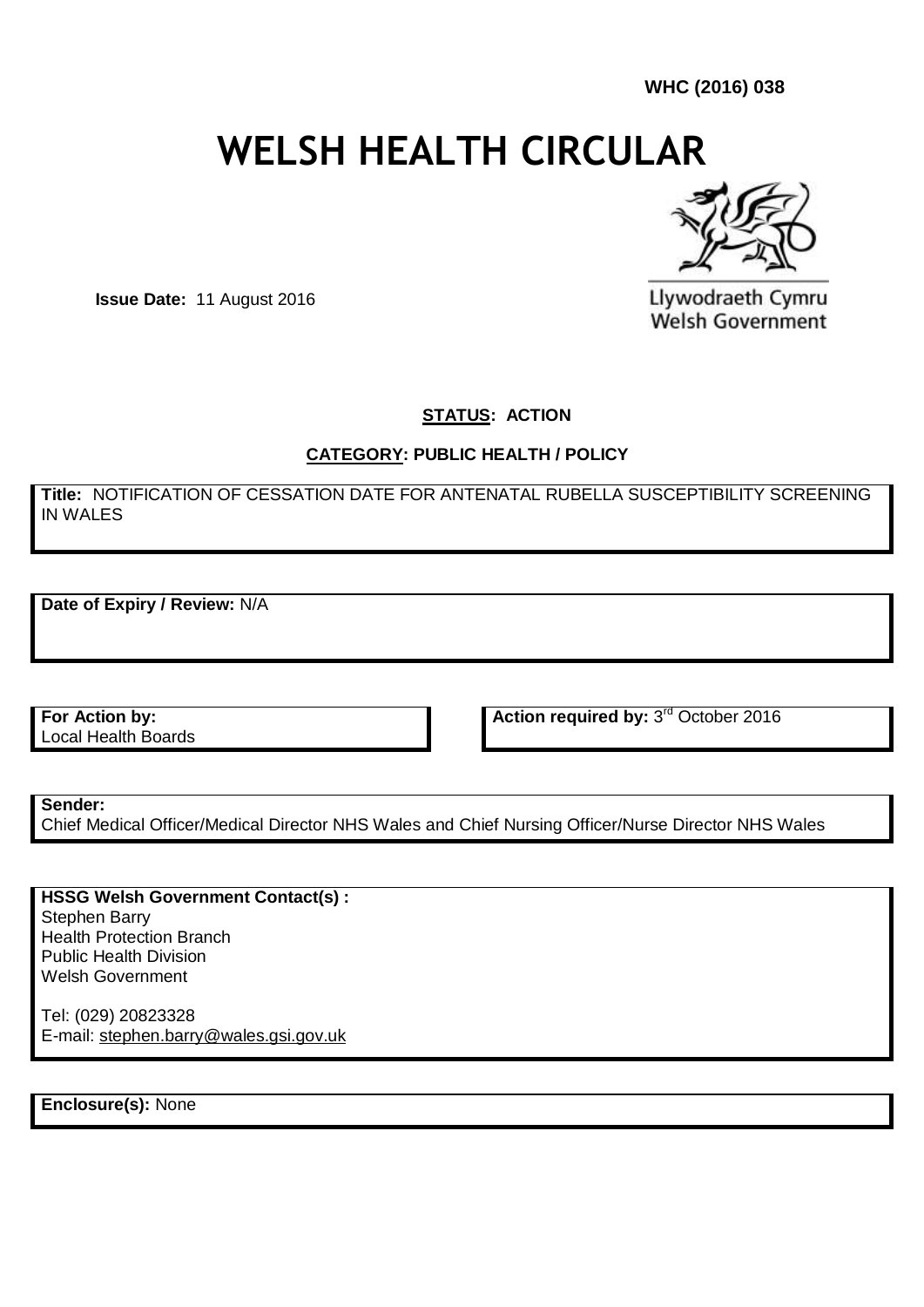Dear Colleague,

# **NOTIFICATION OF CESSATION DATE FOR ANTENATAL RUBELLA SUSCEPTIBILITY SCREENING IN WALES**

1. We are writing to inform you that antenatal screening for rubella susceptibility for pregnant women in Wales will be discontinued for women who have their booking bloods taken on or after **3 October 2016**.

# **Background**

2. A review of antenatal screening for rubella susceptibility, held in 2012, by the UK National Screening Committee (UK NSC) found that rubella susceptibility screening in pregnancy no longer meets the UK NSC criteria for a screening programme because of the effectiveness of rubella immunisation: <http://legacy.screening.nhs.uk/rubellasusceptibility>

3. The Wales Screening Committee has considered the UK NSC's recommendation and endorsed the decision for Wales. England ceased screening in April 2016 and Scotland ceased in June 2016. The offer of antenatal screening for rubella susceptibility should stop for pregnant women in Wales whose booking bloods are taken on or after **3 October 2016.**

4. Due to the high uptake of the Measles, Mumps and Rubella (MMR) vaccination, the epidemiology of rubella has changed, providing the rationale to end screening for susceptibility in pregnancy:

- Rubella infection levels in the UK are at a level defined as eliminated by the World Health Organization.
- Screening for rubella susceptibility in pregnancy does not give any protection to the unborn baby in the current pregnancy.
- The test may falsely reassure some women that they are not susceptible to rubella infection in the current pregnancy.
- Being fully immunised before becoming pregnant is the most effective way to protect women against rubella in pregnancy. Two doses of MMR vaccine are recommended.
- Stopping antenatal screening is unlikely to result in increased rates of congenital rubella. There were 12 cases of congenital rubella reported in the UK between 2005 and 2015, but none of these could have been prevented by the screening programme as they were in women born overseas. There have been no cases of congenital rubella in Wales in the last 10 years. We will continue to monitor cases following the cessation of screening.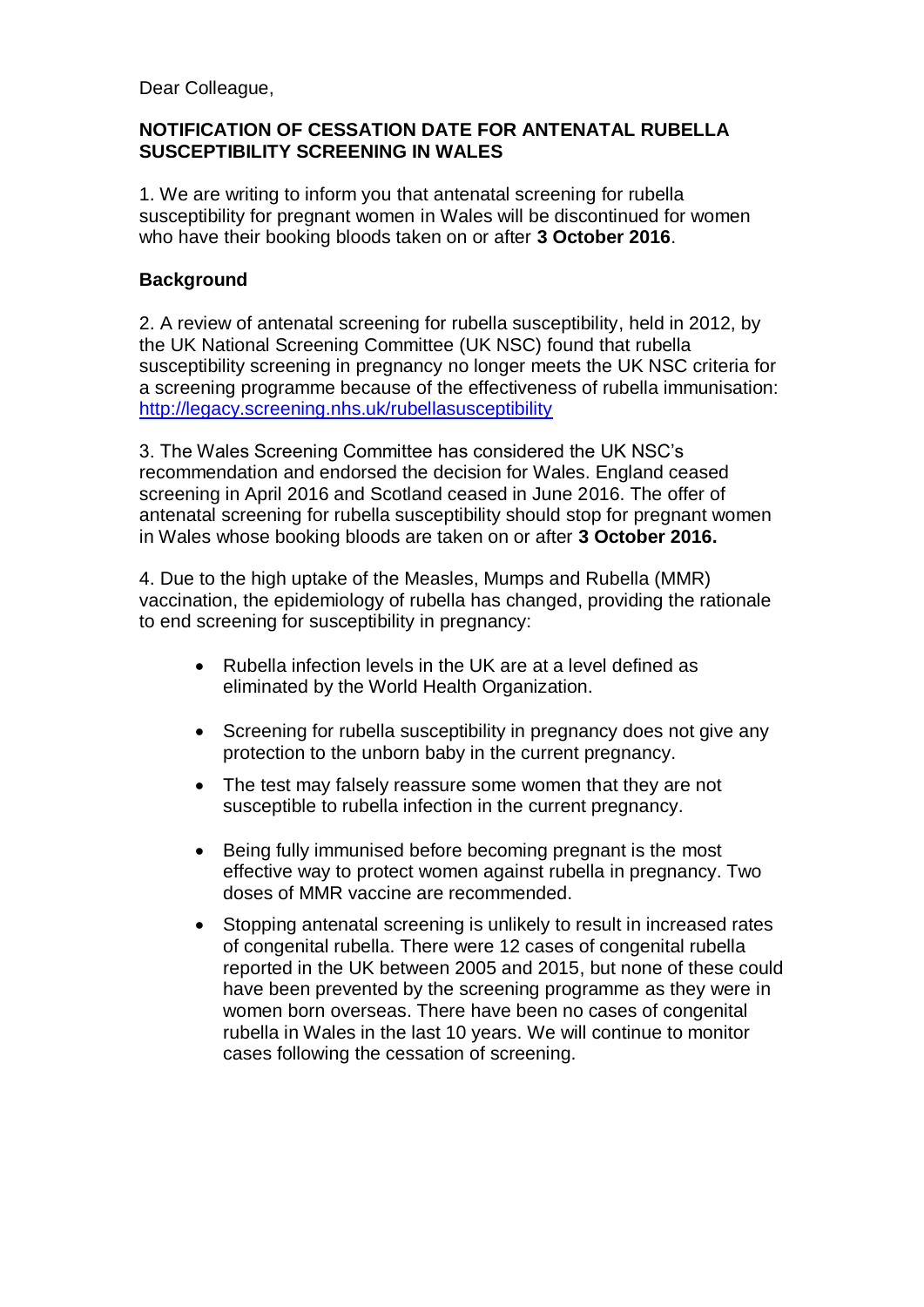# **Key Points for NHS Wales**

5. Antenatal screening for rubella susceptibility will not to be offered to women who have their booking bloods taken on or after **3 October 2016**. This change has no implications for the offer of antenatal screening for HIV, hepatitis B and syphilis in every pregnancy which will continue.

6. The screening pathway should be completed for women who are offered and who accept screening for rubella before 3 October 2016. Reporting and follow-up of results for women booking in this cohort should be continued. The laboratory will review the date of sample and test those that are taken before 3 October.

#### 7. **Health professionals should increase their focus on the management of rashes in pregnancy. All pregnant women need to know that if they get a rash or come into contact with someone who has a rash they should tell their midwife or doctor as soon as possible.**

8. The MMR vaccine plays a key role in providing immunity against rubella in the community, **but as MMR is a live vaccine it must not be given in pregnancy**.

9. **The continued prevention of congenital rubella will rely on identifying women who are not fully immunised. The immunisation history should be elicited in pregnancy, and postnatal MMR vaccine should be offered by maternity and primary care services to women after delivery, as indicated.** 

10. Midwives should remind pregnant women during antenatal screening and during community contacts following delivery that, if they are not sure about their MMR vaccination status, they should ask at their GP surgery.

11. Health visitors should also enquire about the MMR vaccination status of the mother and if not fully immunised, advise the mother to contact her GP surgery for advice.

12. Primary care staff should take appropriate opportunities to check that two doses of MMR have been given for:

- all children, young people and young adults who have not been vaccinated,
- new entrants to the UK at General Practice registration consultation, and
- women accessing pre-conceptual, fertility or miscarriage and termination services.

13. Further guidance is available in the Green Book: [https://www.gov.uk/government/uploads/system/uploads/attachment\\_data/file/](https://www.gov.uk/government/uploads/system/uploads/attachment_data/file/147968/Green-Book-Chapter-21-v2_0.pdf) [147968/Green-Book-Chapter-21-v2\\_0.pdf](https://www.gov.uk/government/uploads/system/uploads/attachment_data/file/147968/Green-Book-Chapter-21-v2_0.pdf)